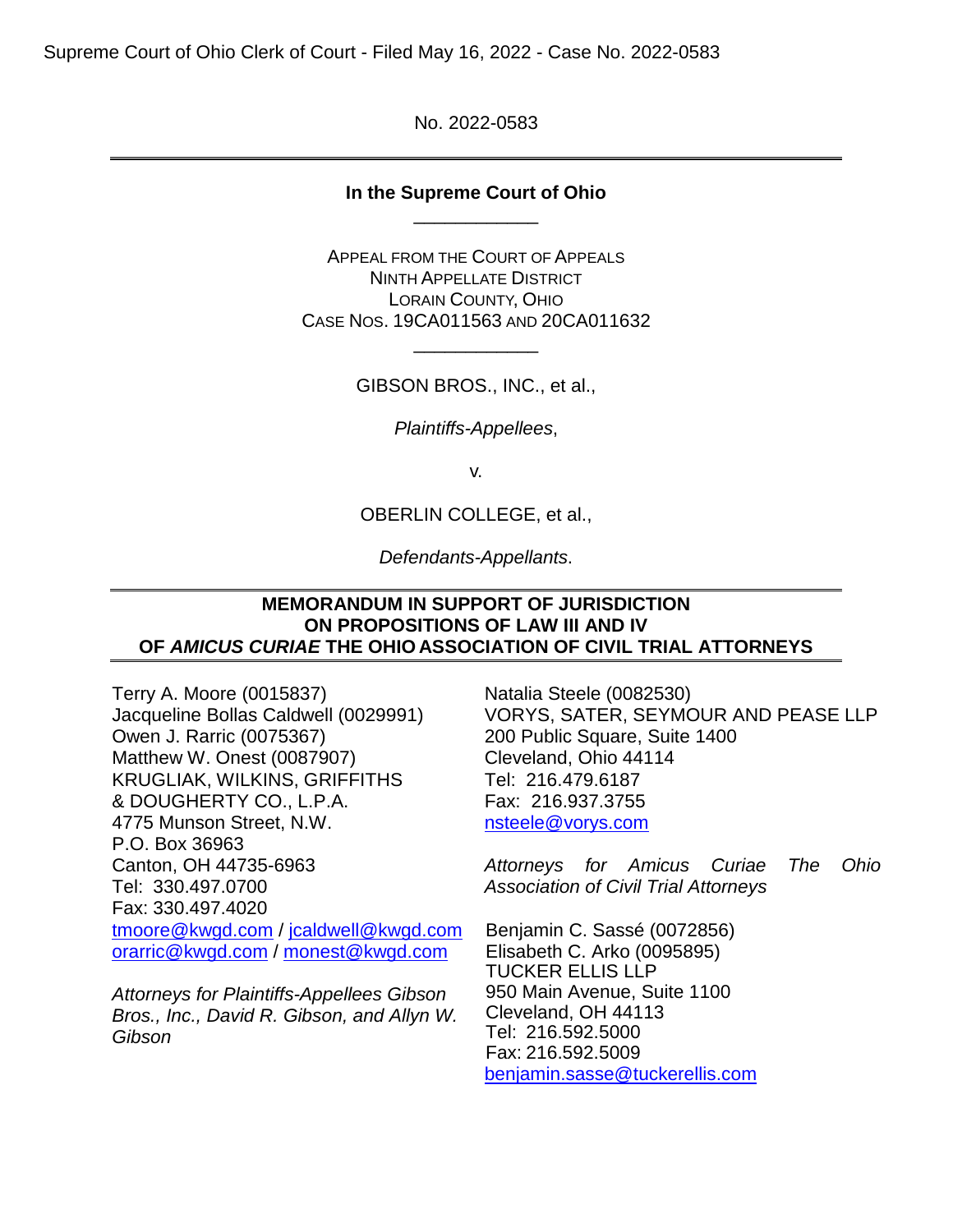Lee E. Plakas (0008628) Brandon W. McHugh (0096348) PLAKAS | MANNOS 200 Market Avenue North, Suite 300 Canton, OH 44702 Tel: 330.455.6112 Fax: 330.455.2108 lplakas@lawlion.com bmchugh@lawlion.com

James N. Taylor (0026181) JAMES N. TAYLOR CO., L.P.A. 409 East Ave., Suite A Elyria, OH 44035 Tel: 440.323.5700 taylor@jamestaylorlpa.com

*Additional Attorneys for Plaintiffs-Appellees Gibson Bros., Inc., David R. Gibson, and Allyn W. Gibson*

### elisabeth.arko@tuckerellis.com

*Attorneys for Defendants-Appellants Oberlin College and Dr. Meredith Raimondo* 

Ronald D. Holman, II (0036776) Julie A. Crocker (0081231) TAFT STETTINIUS & HOLLISTER LLP 200 Public Sq., Suite 3500 Cleveland, OH 44114-2302 Tel: 216.241.2838 Fax: 216.241.3707 rholman@taftlaw.com jcrocker@taftlaw.com

Richard D. Panza (0011487) Matthew W. Nakon (0040497) Rachelle Kuznicki Zidar (0066741) WICKENS HERZER PANZA 35765 Chester Rd. Avon, OH 44011-1262 Tel: 440.695.8000 Fax: 440.695.8098 RPanza@WickensLaw.com MNakon@WickensLaw.com RZidar@WickensLaw.com

Seth D. Berlin (PHV #21649-2020) Joseph Slaughter (PHV #21599-2020) BALLARD SPAHR LLP 1909 K St., NW Washington, D.C. 20006 Tel: 202.661.2200 Fax: 202.661.2299 berlins@ballardspahr.com slaughterj@ballardspahr.com

*Additional Attorneys for Defendants-Appellants Oberlin College and Dr. Meredith Raimondo*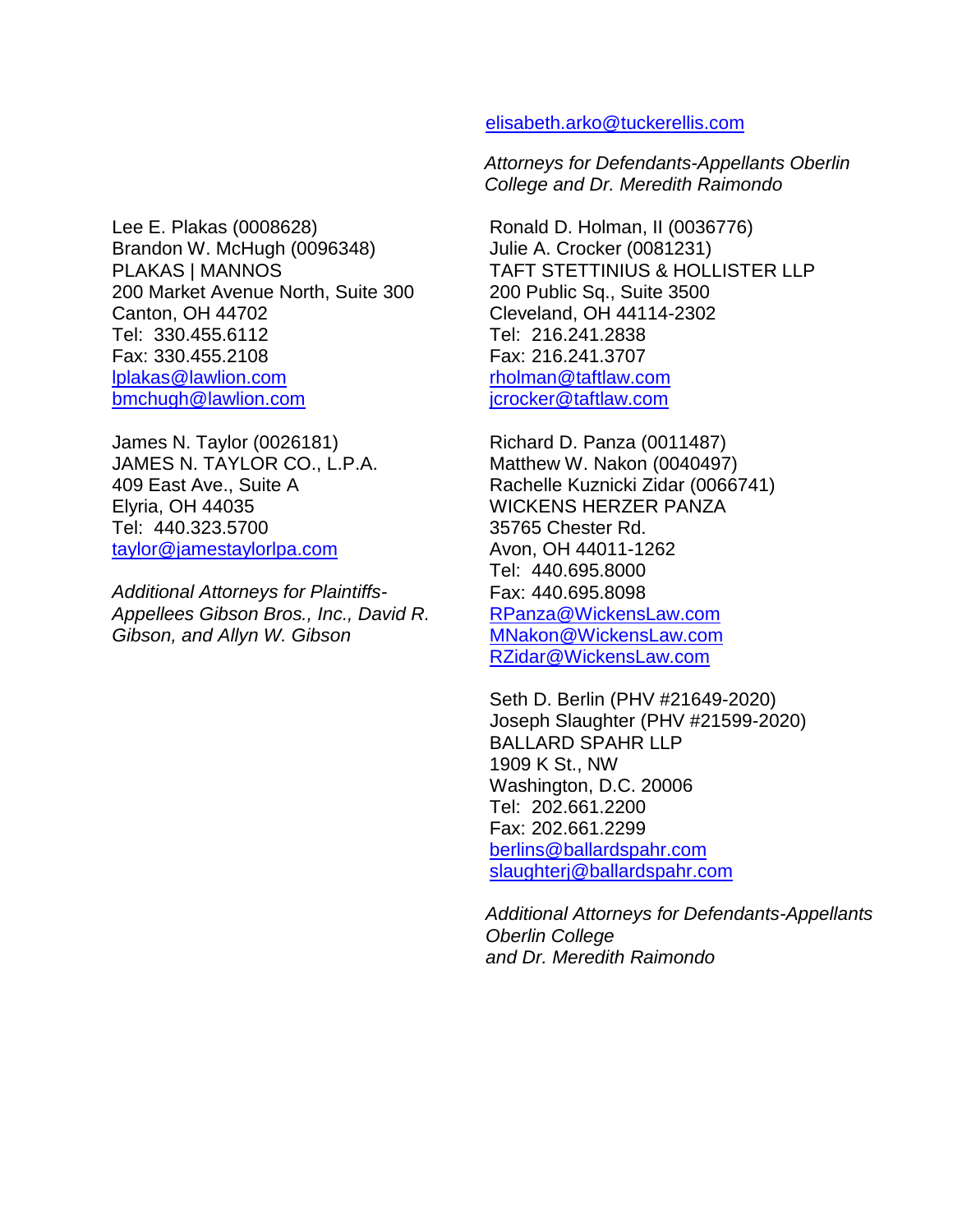# **TABLE OF CONTENTS**

# **Page**

| THIS CASE RAISES ISSUES OF PUBLIC OR GREAT GENERAL INTEREST 1 |                                                                                                                                                                                                                                                                                                                                                                    |  |
|---------------------------------------------------------------|--------------------------------------------------------------------------------------------------------------------------------------------------------------------------------------------------------------------------------------------------------------------------------------------------------------------------------------------------------------------|--|
|                                                               |                                                                                                                                                                                                                                                                                                                                                                    |  |
|                                                               |                                                                                                                                                                                                                                                                                                                                                                    |  |
| $\mathbf{L}$                                                  | <b>Proposition of Law No. III:</b> A jury cannot consider an issue again when<br>jurors give an interrogatory answer that is clear and consistent with the<br>verdict. R.C. 2315.21(B)(2) does not authorize a jury to revisit in stage two<br>of a bifurcated trial any issue resolved in stage one that also relates to                                          |  |
| Ш.                                                            | Proposition of Law No. IV: R.C. 2315.21 limits punitive damages to twice<br>the recoverable compensatory damages awarded to a plaintiff from a<br>defendant. Because R.C. 2315.18(E)(1) limits recoverable noneconomic<br>loss to a capped amount, and R.C. 2315.18(F)(1) prevents a judgment over<br>that amount, capped punitive damages are derived from capped |  |
|                                                               |                                                                                                                                                                                                                                                                                                                                                                    |  |
|                                                               | 16                                                                                                                                                                                                                                                                                                                                                                 |  |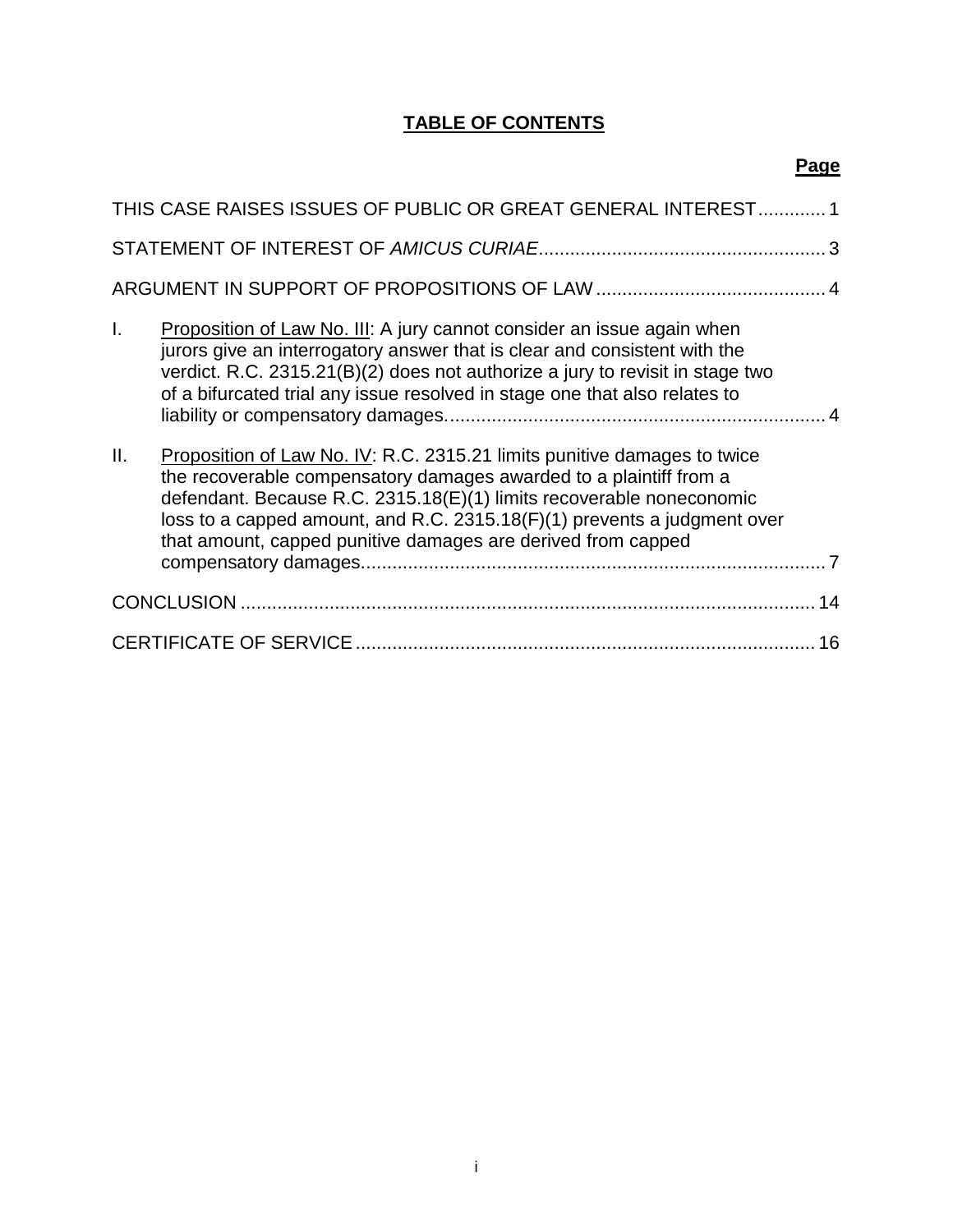### **THIS CASE RAISES ISSUES OF PUBLIC OR GREAT GENERAL INTEREST**

The Court of Appeals created **two new rules of Ohio law on punitive damages awards** by:

- **allowing trials to proceed to the punitive damages stage after a jury has conclusively determined in the compensatory damages phase that there was no actual malice and therefore no basis for punitive damages or attorneys' fees** and
- **failing to base the punitive damages cap calculation on the "recoverable" actual capped compensatory damages award**.

By (1) allowing relitigation of already-resolved issues and (2) failing to interpret the damages caps statutes according to their plain meaning and the Legislature's intent, the Court of Appeals' decision **will lead to further confusion** among Ohio courts on the **calculation of punitive damages**. These issues are of public or great general interest and of particular interest to *amicus curiae* The Ohio Association of Civil Trial Attorneys ("OACTA"). If this Court does not clarify that: (1) constitutional actual malice required for a finding of compensatory damages cannot be retried in the punitive damages phase of a bifurcated proceeding and (2) punitive damages can be awarded only on capped compensatory damages, **the statute requiring that the same issue can be decided only once by a jury and the very purpose of the statutory damages caps will be gutted. Defendants in similar tort actions will be punished with unfair damages judgments, untethered from rationality, which the Legislature clearly tried to end**.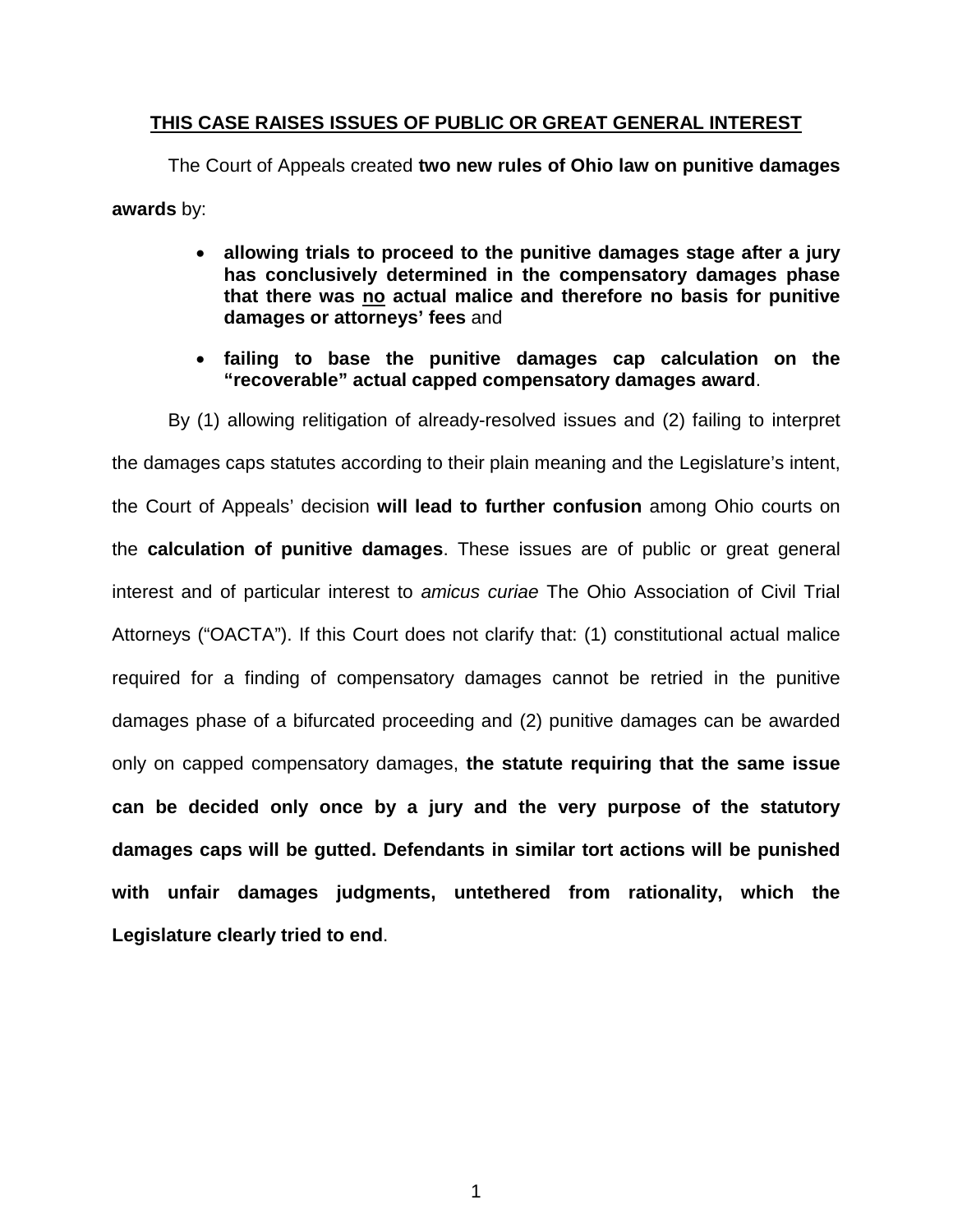### *Mandatory bifurcation does not require courts to abdicate ultimate responsibility for orderly and fair non-duplicative proceedings.*

**This Court should clarify** that **when a cause of action requires the plaintiff to prove constitutional malice (or a similar mental state) and the plaintiff fails to prove it, there is no further need to consider or determine punitive damages. The plaintiff does not get a second bite at the same apple** regardless of whether a defendant requests bifurcation. If the same mental state is required to be established for compensatory damages award and a punitive damages award, once the proof fails in the liability phase, that is the end of the road for plaintiffs on the relevant claims. **Allowing** the contrary practice that the Court of Appeals has endorsed **will lead to inconsistent and unjust results**.

## *Juries "determine" damages, but courts "award" them after applying relevant caps.*

**The Legislature was clear that juries act as fact-finders to determine prereduction compensatory damages** as best they can, especially where they are evaluating such hard-to-value non-economic damages as emotional distress or damage to reputation. In imposing statutory compensatory and punitive damages caps, the Legislature understood that juries do their best to be fair in their estimations of what a deeply personal injury may be worth. But **different juries bring diverse individual values and experiences, or come from different parts of the state, or may face plaintiffs' and defense lawyers of different skill sets, which often leads to major variations in damages calculations**, with disproportionate economic consequences for defendants. Therefore, as a matter of law, **only courts** "**award" damages that are actually "recoverable" after applying the statutory caps.** R.C. 2315.21(D)(2).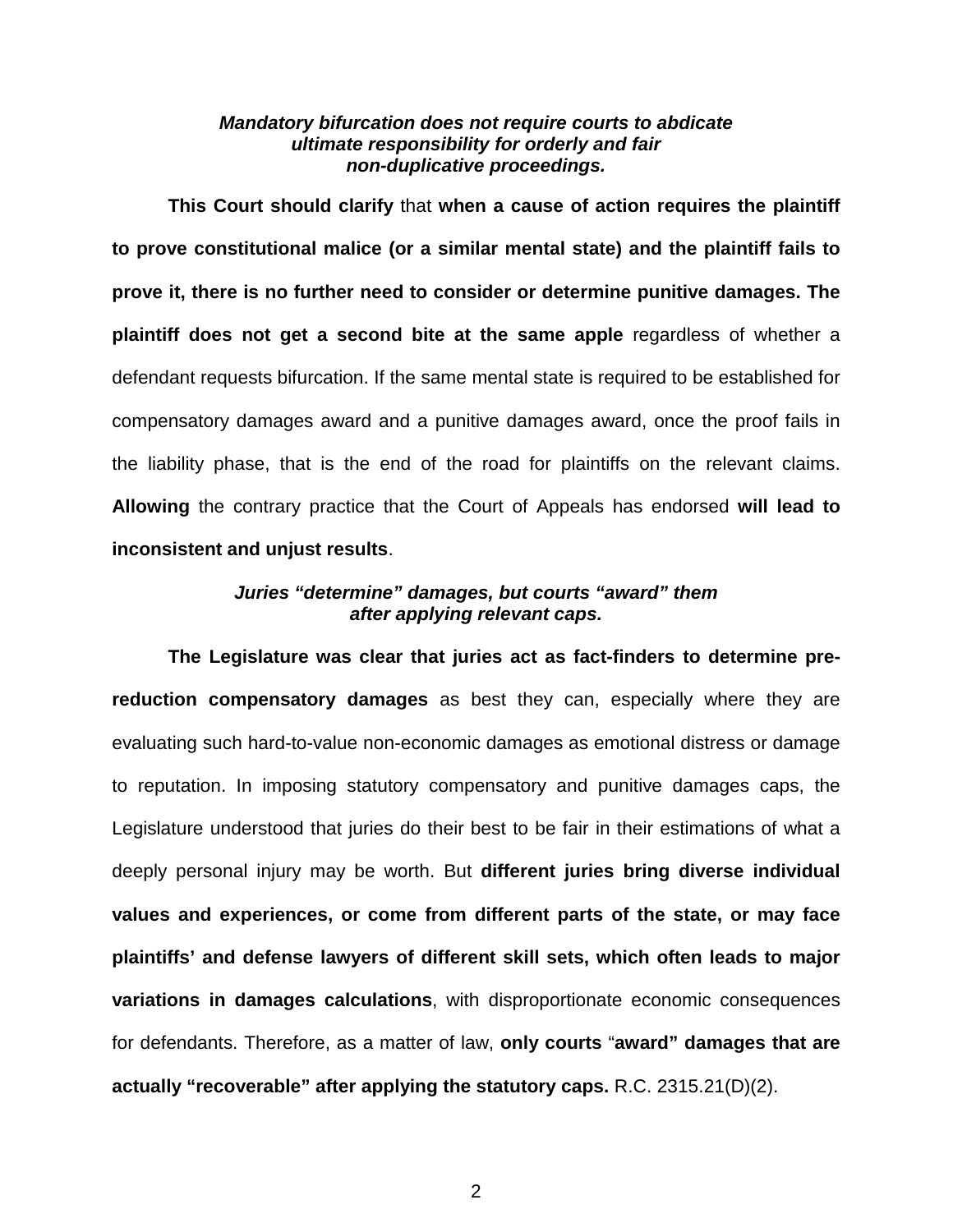#### **STATEMENT OF INTEREST OF** *AMICUS CURIAE*

The Ohio Association of Civil Trial Attorneys ("OACTA") is a statewide organization whose wide array of members consists of attorneys, supervisory or managerial employees of insurance companies, and executives of other corporations who devote a substantial portion of their time to the defense of civil damage lawsuits and the management of insurance claims brought against individuals, corporations and governmental entities. For over fifty years, OACTA has been a voice in the ongoing effort to ensure that the civil justice system is fair and efficient by promoting predictability, stability, and consistency in Ohio's constitutional safeguards, statutory laws, and legal precedents.

**OACTA's mission** is to provide a forum where its members can work together and with others on common problems to propose and **develop solutions that will promote and improve the fair and equal administration of justice in Ohio**. OACTA **strives for stability, predictability and consistency in Ohio's case law and jurisprudence**. On issues of importance to its members, OACTA has filed *amicus curiae* briefs in significant cases before federal and state courts in Ohio, advocating and promoting public policy and sharing its perspective with the judiciary on matters that will shape and develop Ohio law.

The **legal questions** presented in this case **on punitive damages issues directly concern OACTA and its members. The outcome may defeat the goals of fairness, reasonableness, consistency and predictability** as they relate to **the civil justice system as a whole and tort action damages awards in particular.** This may return Ohio **to the times of unchecked damages, unreasonable increases in costs**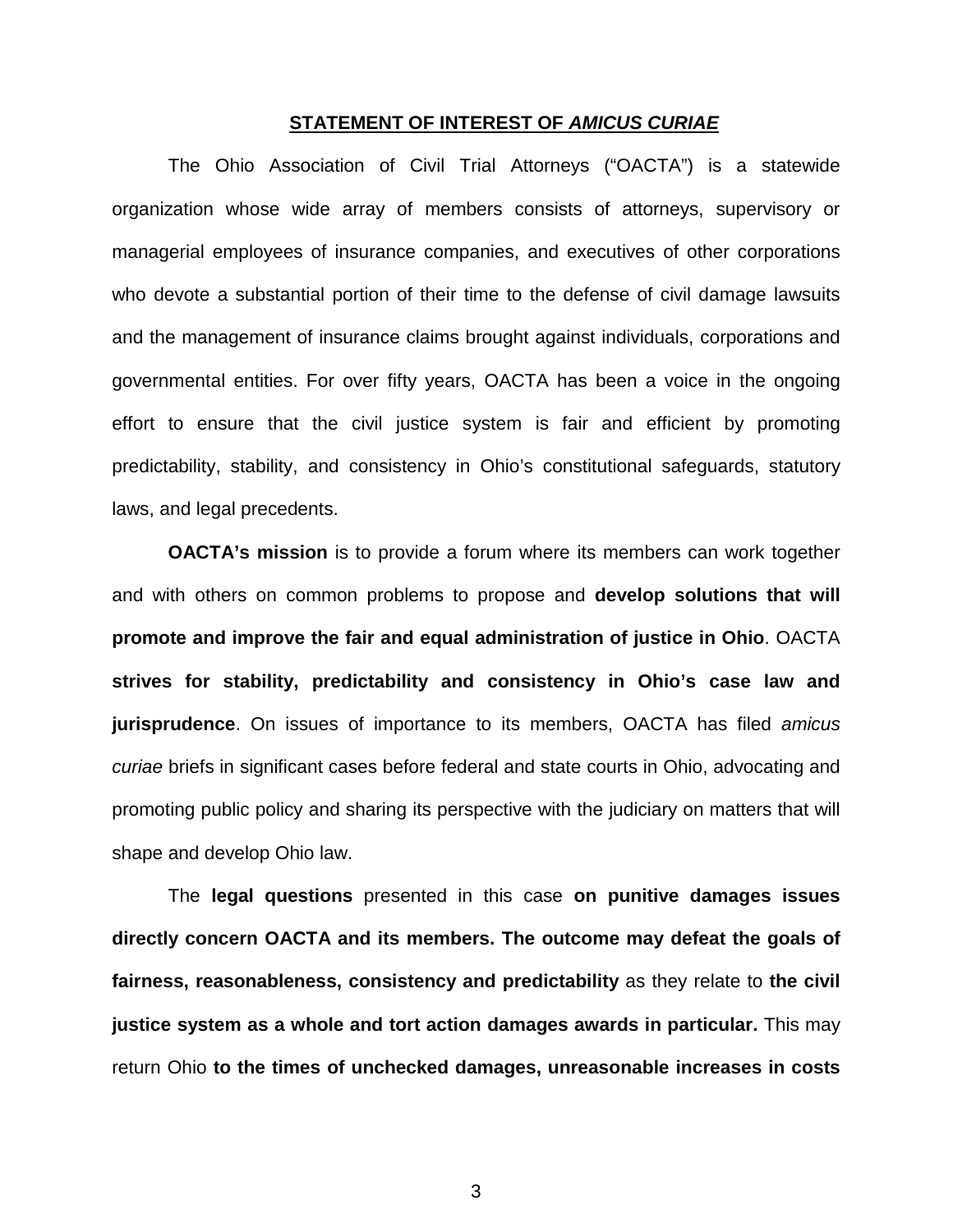**for Ohio businesses and the resulting disappearance of Ohio jobs, increased costs to consumers, and stifling of innovation.** 

# **ARGUMENT IN SUPPORT OF PROPOSITIONS OF LAW**

**I.** PROPOSITION OF LAW NO. III: A JURY CANNOT CONSIDER AN ISSUE AGAIN WHEN **JURORS GIVE AN INTERROGATORY ANSWER THAT IS CLEAR AND CONSISTENT WITH THE VERDICT. R.C. 2315.21(B)(2) DOES NOT AUTHORIZE A JURY TO REVISIT IN STAGE TWO OF A BIFURCATED TRIAL ANY ISSUE RESOLVED IN STAGE ONE THAT ALSO RELATES TO LIABILITY OR COMPENSATORY DAMAGES.** 

## *The Court of Appeals created new law by allowing resolved issues to be resubmitted to a jury in violation of R.C. 2315.21.*

**The jury found 6 times** in written interrogatories at the conclusion of the liability phase **that there was no actual malice** by the Oberlin parties. **Those findings were dispositive of the issue of actual malice**. As a result, the case **should not have proceeded to the punitive damages phase** for the relevant claims. Ignoring the jury's clear finding of no actual malice, the **trial court allowed** Bakery parties to **re-argue in the second phase of the trial the effect of the evidence of claimed malice already in the record from the first phase. No new evidence of actual malice was presented in punitive damages phase.** As a result, the **jury was allowed to decide the same issue based on the same evidence twice in direct violation of the RC 2315.21**. In affirming, the Court of Appeals went so far as to state that plaintiffs "are *entitled* to proceed to the second stage of trial and put on any evidence they had pertaining to punitive damages . . ." **simply because the defendants requested bifurcation**. *Gibson Bros. v. Oberlin College* ¶ 88 (emphasis added).

**The punitive damages phase of a bifurcated trial is mandatory, however, only if punitive damages** are awardable based on the findings in phase one**.** R.C.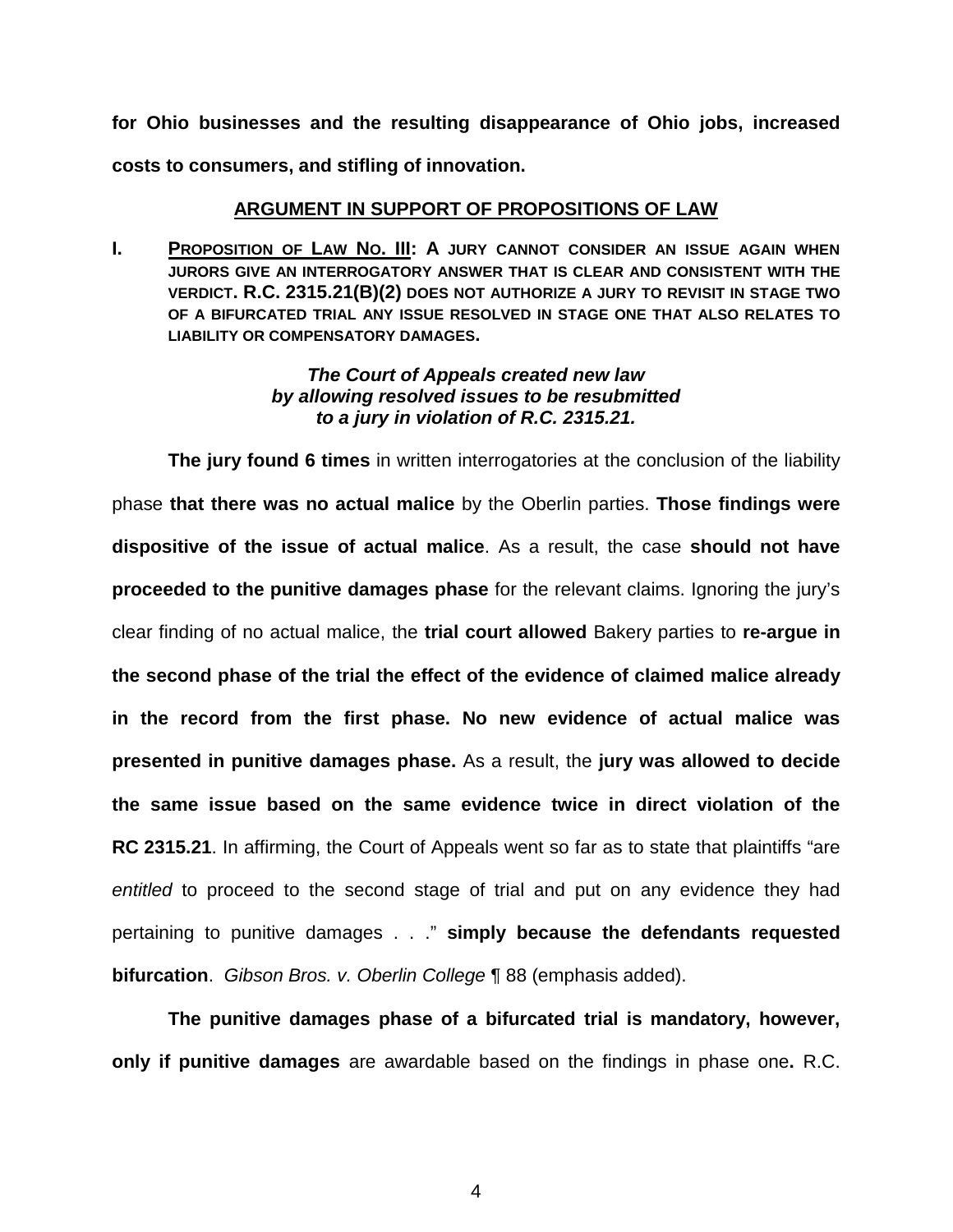2315.21(B)(2). **In this case, the jury's findings of no malice** should have ended the inquiry because malice is a prerequisite to finding punitive damages. Thus, when the jury decided six separate times that each Oberlin party did not act with actual malice, **the case was over with respect to the punitive damages claims**.

R.C. 2315.21(B)(1)(b) states only that, if a plaintiff is entitled to compensatory damages, then the jury should determine whether a plaintiff is "additionally" entitled to recover punitive damages. Once the jury found no malice, there was no award of compensatory damages for claims based on malice, and thus no "additional" right to punitive damages.

Instead, the **Court of Appeals endorsed duplicate trials against the same defendants on the same issues. The new law is antithetical** to the twin goals of bifurcated proceedings—**protecting parties from prejudice and from potentially inconsistent results** that are inevitable when the same evidence may be presented twice in different proceedings. *Butler Cty. Joint Vocational School Dist. Bd. of Edn. v. Andrews*, 12th Dist. Butler No. CA2006-10-245, 2007-Ohio-5896, ¶ 40 (citing staff notes to Civ. R. 42(B), which explain that **bifurcation's goal is to provide further "convenience" or "avoid prejudice" or "be conducive to expedition and economy**.") The goal is not to expose a defendant to a retrial of evidence already decided in its favor. **The new rule is akin to a civil "double jeopardy."**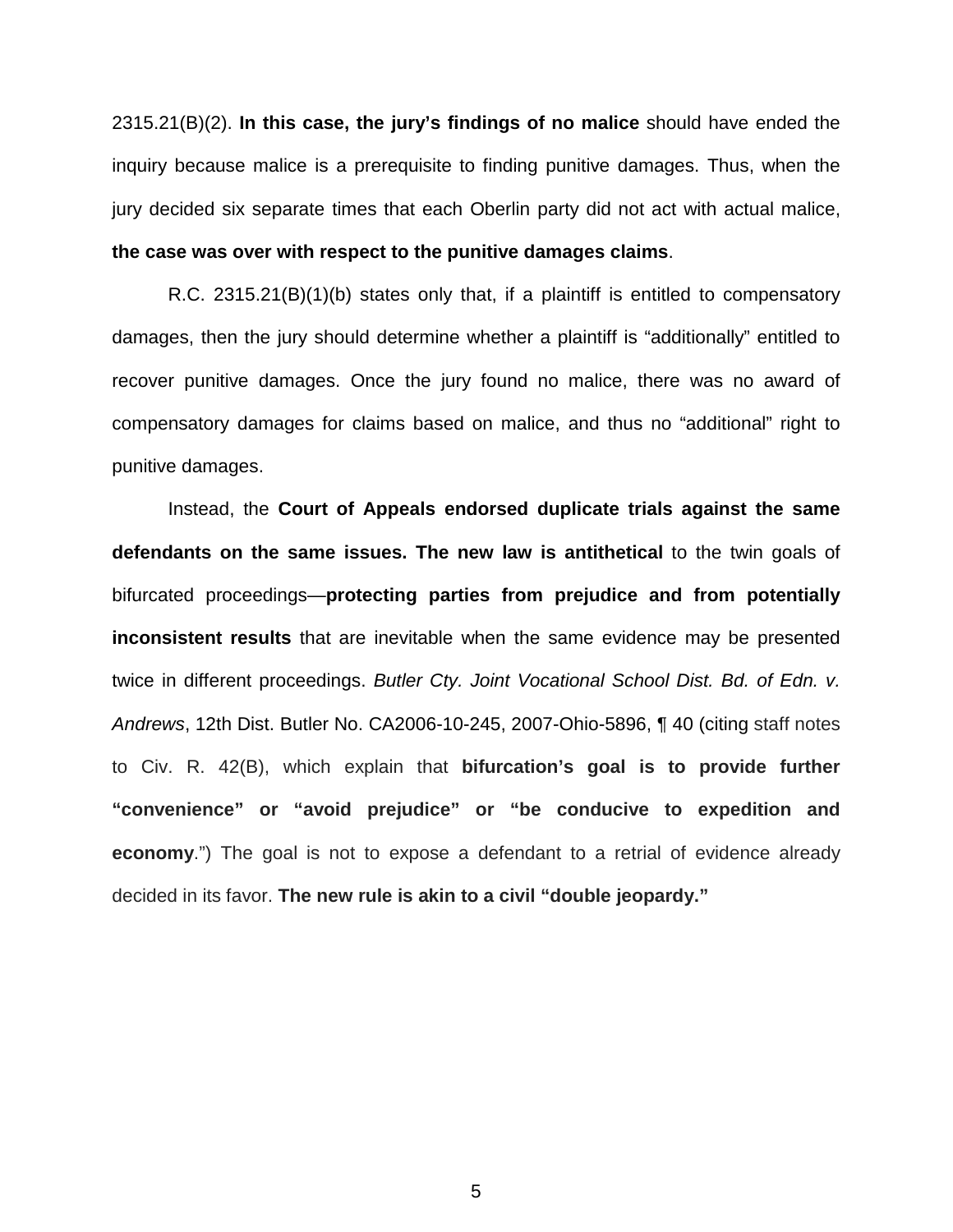*A jury finding of no malice on the claim with respect to which punitive damages are awardable ends the case on that claim; to allow punitive damages demands to be considered afterwards is a violation of Oberlin parties' fundamental right to a fair jury trial.* 

In this case, **Bakery parties were required to present their evidence of constitutional malice during the compensatory phase of the trial**. There is no doubt that they were particularly motivated to include all such evidence, because their ability to establish liability on intentional infliction of emotional distress and defamation claims was a prerequisite to their ability to argue for punitive damages in the punitive damages phase.

**Once the jury determined** in the liability phase that **Oberlin parties acted without malice**, the bifurcated punitive damages claims were resolved, and no second phase was supported by the evidence**. The duplicative** argument about **the same evidence that the trial court allowed in the second phase served no purpose other than** to lead to an **impermissible inconsistent and unjust result**.

This legal principle is consistently applied by many other states:

- *Maenner v. St. Paul Fire & Marine Ins. Co.*, 127 F.R.D. 488, 491 (W.D.Mich.1989) ("**A party's Seventh Amendment guarantee of a trial by jury includes the right to have a single issue decided one time by a single jury**. As applied to the bifurcation issue, this principle allows **the issue of damages to be decided in a second trial . . . only if the issues of liability and damages are 'so distinct and separable' that they may be tried separately 'without injustice**'")
- *Unsworth v. Musk*, C.D.Cal. No. 2:18-cv-08048-SVW-JC, 2019 U.S. Dist. LEXIS 229024, at \*1-2 (Nov. 27, 2019) (finding **bifurcation "unfeasible" where "[Defendant's] state of mind can be contested by similar evidence on liability as well as damages**")
- *Moyer v. Am. Zurich Ins. Co*., 2021 Del. Super. LEXIS 386, \*4, 2021 WL 1830366 (**where largely the same evidence on the defendant's state of mind will have to be evaluated in both liability and punitive**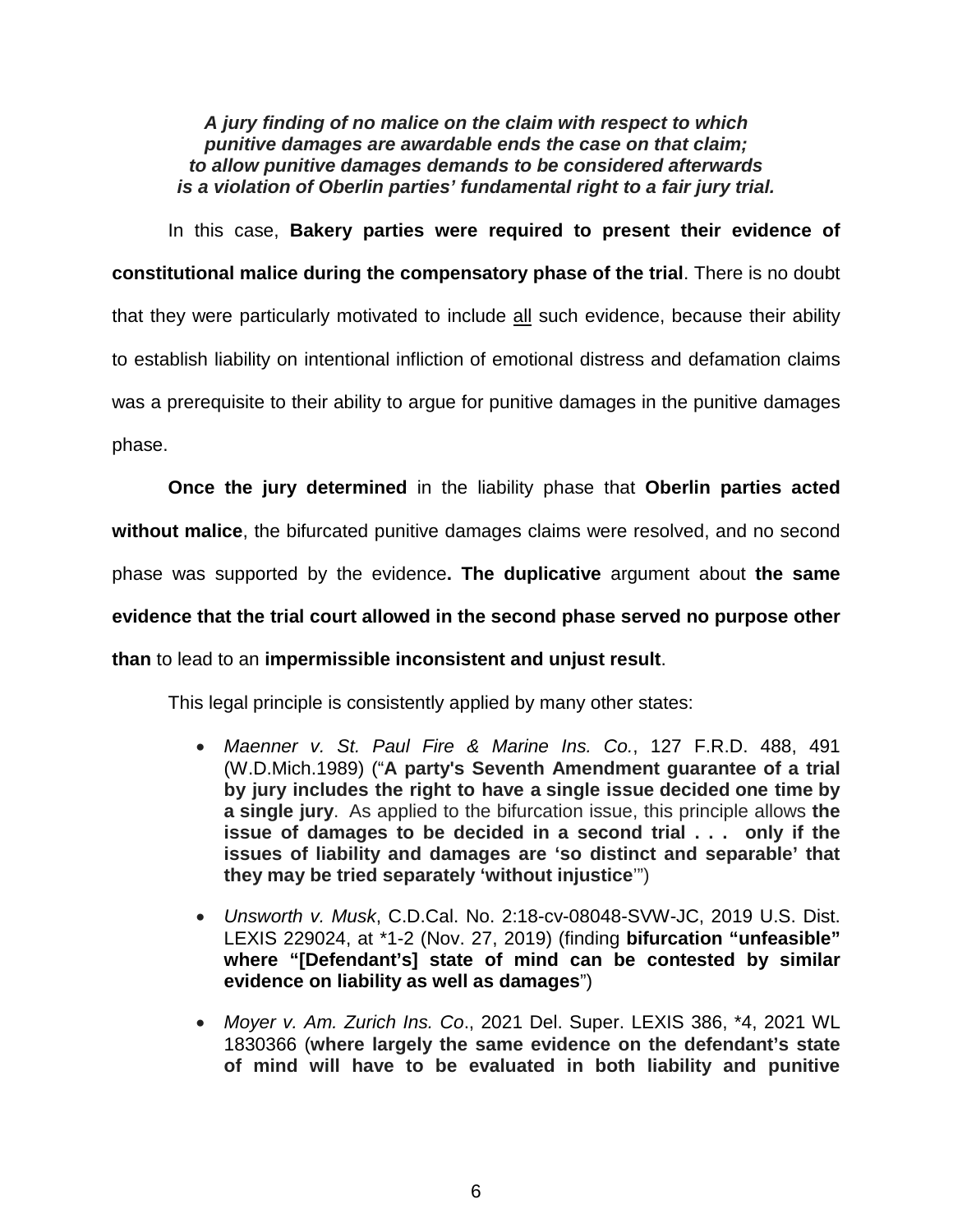**damages phases of the trial, the separate punitive damages phase of the trial is not necessary**)

 *Arredondo v. Flores*, S.D.Tex. No. L-05-191, 2008 U.S. Dist. LEXIS 145340, at \*3-4 (Sept. 25, 2008) (**before proceeding with the separate trial on damages, the court must** take into account the Seventh Amendment right to a jury trial where "**a single issue decided one time by a single jury"; '**were **'two juries** [] allowed to **pass on an issue involving the same factual and legal elements, the verdicts** rendered by those juries **could be inconsistent, producing intolerably anomalous results**"**)**

In **this case**, the trial court's failure to end the case with the jury's finding of no

malice on claims with respect to which punitive damages were awardable, led to an **anomalous, inconsistent, and unjust result**. Although the jury found that **Oberlin parties acted without malice towards Bakery parties**, they were **nevertheless judged to owe Bakery parties over \$33 million in punitive damages—damages they could only owe if they had acted with malice**. This injustice should have been prevented by the courts below by recognizing that the case was over once no malice was found on the relevant claims in the first phase of the trial. The same issues should not have proceeded to the second phase.

The Court should clarify that the **punitive damages presentation cannot proceed** on clams with respect to which no malice is found, regardless of bifurcation.

**II. PROPOSITION OF LAW NO. IV: R.C. 2315.21 LIMITS PUNITIVE DAMAGES TO TWICE THE RECOVERABLE COMPENSATORY DAMAGES AWARDED TO A PLAINTIFF FROM A DEFENDANT. BECAUSE R.C. 2315.18(E)(1) LIMITS RECOVERABLE NONECONOMIC LOSS TO A CAPPED AMOUNT, AND R.C. 2315.18(F)(1) PREVENTS A JUDGMENT OVER THAT AMOUNT, CAPPED PUNITIVE DAMAGES ARE DERIVED FROM CAPPED COMPENSATORY DAMAGES.** 

The **Court of Appeals** adopted the **trial court**'s position that, although the trial court must apply the statutory cap to a jury determination of compensatory damages and reduce it accordingly, the trial court is not bound by that same cap when issuing the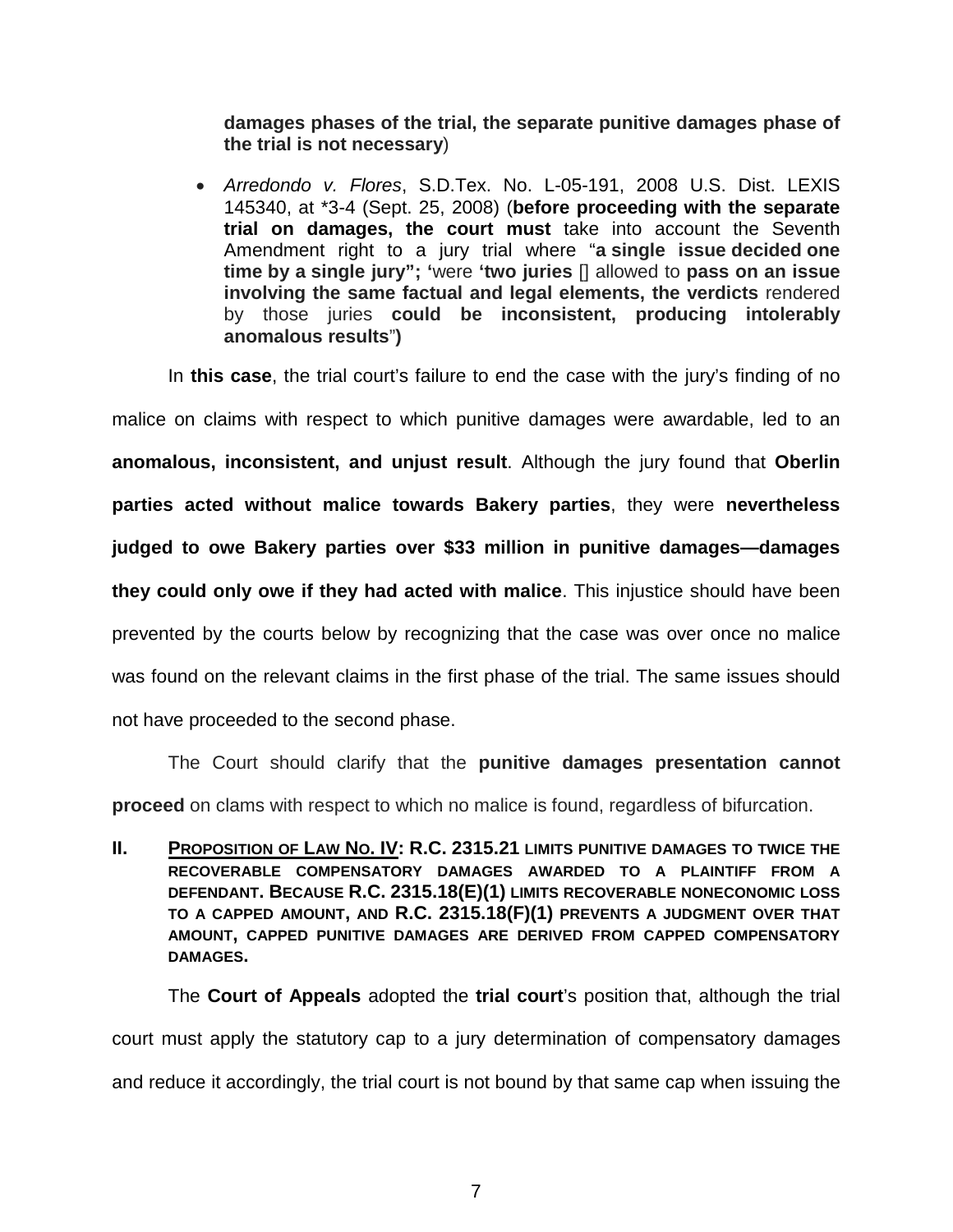final punitive damages award. This is not consistent with the clear instruction from the Legislature.

The courts below created a new standard for punitive damages by **failing to read the plain language of provisions of R.C. 2315** concerning damages awards *in pari materia*. They also ignored the Legislature's intent and understanding of the **specific distinct roles and powers of the jury (as the fact finder) and the court (as the arbiter of the final award)**.

In addition, the **Court of Appeals** focused on the word "**recoverable" as equivalent to the uncapped jury award**. However, a plaintiff may only actually recover the capped amount. A plaintiff cannot by law try to "recover" uncapped compensatory damages verdict. **Verdicts are not judgment awards**.

The structure of the governing statute unambiguously lays out those roles and, when its plain words are read together and according to the principle that no part of the statute is superfluous, it is **clear that "compensatory damages awarded to the plaintiff from that defendant" in R.C. 2315.21(D)(2)(a) means compensatory damages as capped by the court** (emphasis added throughout):

- 1. R.C. 2315.18(B)(2): " . . . **the amount of compensatory damages that represents damages for noneconomic loss that is recoverable** in a tort action under this section to recover damages for injury or loss to person or property **shall not exceed the greater of two hundred fifty thousand dollars or an amount that is equal to three times the economic loss**, as **determined by the trier of fact** . . ."
- 2. R.C. 2315.18(D): requiring **jury to specify in interrogatories**: (1) "total **compensatory damages recoverable by the plaintiff**"; (2) portion that represents the economic loss; and (3) portion that represents the noneconomic loss.
- 3. R.C. 2315.18(F)(1): "A **court** of common pleas has **no jurisdiction to enter judgment on an award** of compensatory damages for noneconomic loss **in excess of the limits set forth in this section**."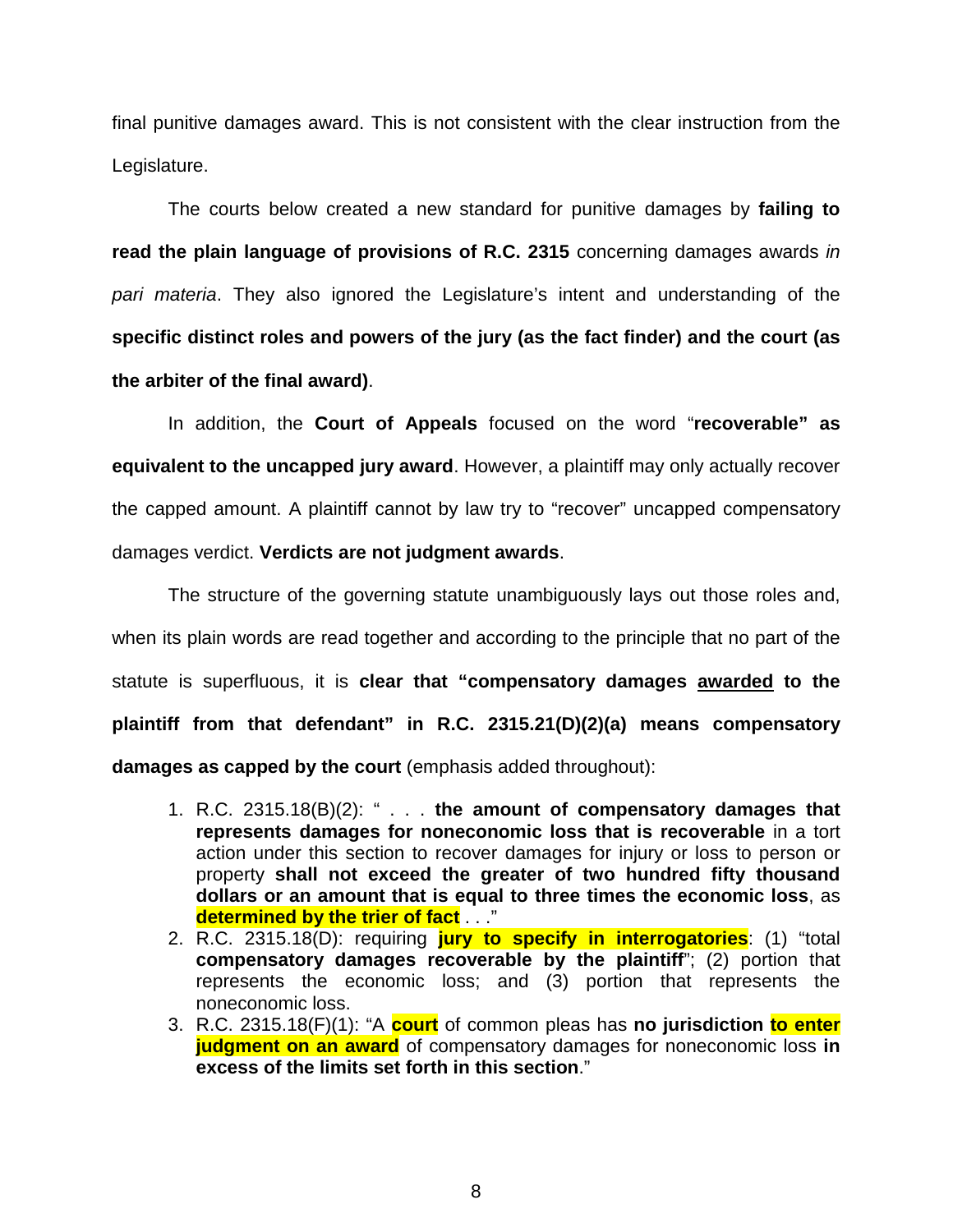- 4. R.C. 2315.21(B)(2): "In a tort action that is tried to a jury . . . the **jury shall** return, a general verdict and . . . **answers to an interrogatory that specifies the total compensatory damages** recoverable by the plaintiff from each defendant."
- 5. R.C. 2315.21(D)(2)(a): "The **court** shall **not enter judgment for punitive or exemplary damages in excess of two times the amount of the compensatory damages awarded to the plaintiff** from that defendant, as determined pursuant to division (B)(2) or (3) of this section."

**The Legislature intended for juries to make "determinations," and "specify" in interrogatory answers** the amount of **compensatory damages that they determine the plaintiff should receive**. But in keeping with the legislative purpose of the entire chapter, the **court** must also apply statutory caps before issuing an "award" or "judgment;" *i.e.,* **only a court actually "awards" recoverable compensatory damages that serve as a basis for a punitive damages award**.

## *Courts in other jurisdictions similarly find that "compensatory damages awarded" are capped damages for purposes of determining punitive damages.*

This being an issue of first impression for the Court, consideration of similar issues by courts in jurisdictions outside Ohio is instructive. The **Legislature is presumed to have full knowledge of prior judicial decisions** on specific issues it seeks to address in a statute. *Wayt v. DHSC, L.L.C*., 155 Ohio St.3d 401, 2018-Ohio-4822, 122 N.E.3d 92, ¶ 23. Before Ohio's Legislature instituted the relevant damages caps in 2005, a number of courts in other jurisdictions have carefully considered the question of whether punitive damages must be capped based on uncapped or capped compensatory damages.

A federal court considered **Nevada's statute on punitive damages**, which, in relevant part, **capped punitive damages at "[t]hree times the amount of**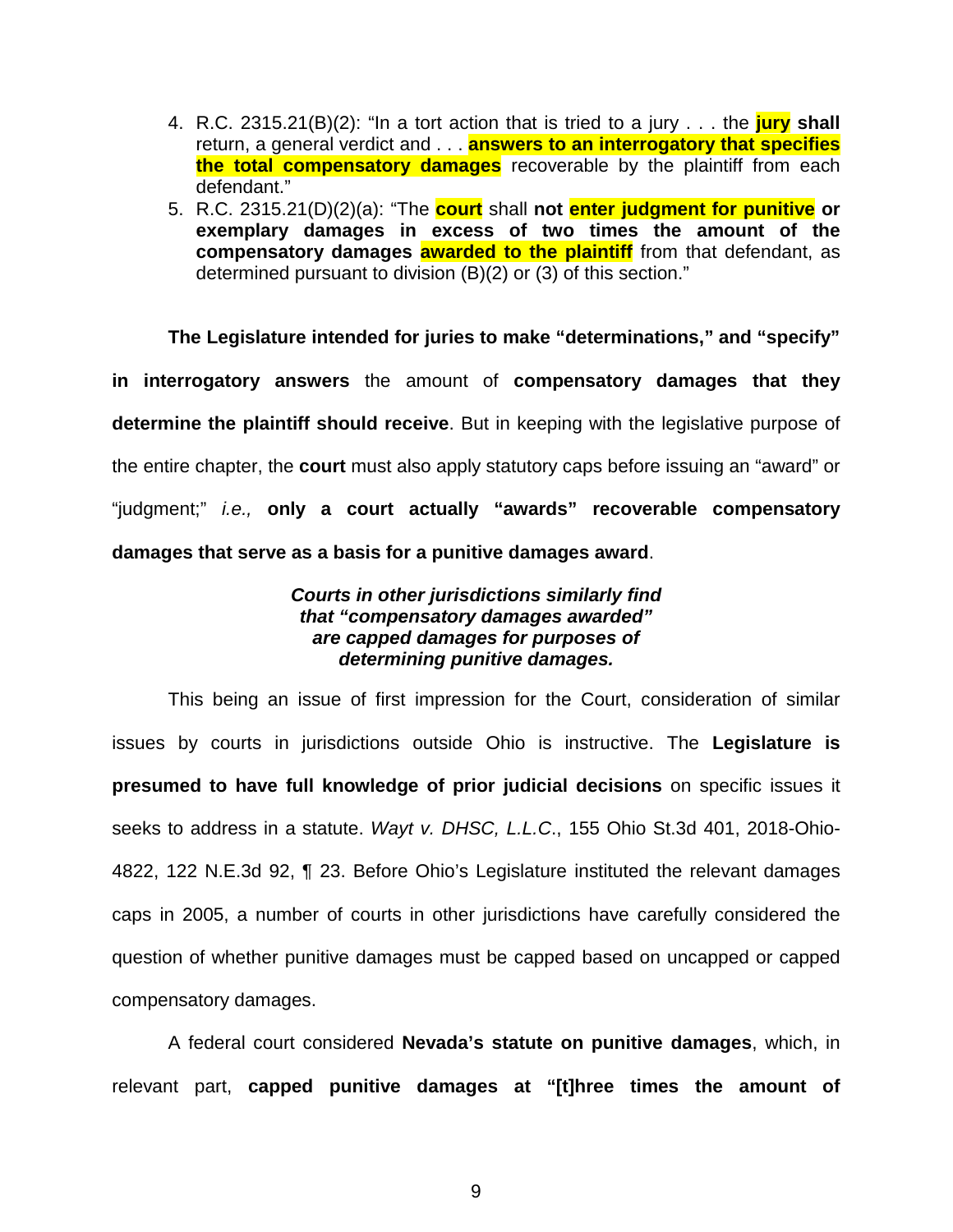**compensatory damages awarded** to the plaintiff if the amount of compensatory damages is \$100,000 or more." *Coughlin v. Hilton Hotels Corp*., 879 F.Supp. 1047, 1051 (D.Nev.1995), quoting Nev. Rev. Stat. § 42.005(1)(a). The defendants argued that punitive damages should be calculated from the compensatory damages after a statutory reduction was made for a separately-paid settlement. *Id*. The **court agreed that the "'compensatory damages awarded' in the punitive damages statute refers to the reduced compensatory damages award** . . ." *Id*.

In evaluating the issue, the *Coughlin* court first considered the statutory language and a decision from the Colorado Supreme Court. Both states' statutes used the terms "assessed" and "awarded". The Colorado Supreme Court had previously held that **"assessed" and "awarded" have different meanings—"assessed" meant the prereduction compensatory amount, and "awarded" meant the reduced amount**. *Id*., citing *Lira v. Davis*, 832 P.2d 240 (Colo. 1992).

The *Coughlin* court also referred to the general meaning of the term "award":

As the *Lira* court noted, **when given its common meaning, "award" means "to determine after careful consideration" and "to give by judicial decree"** or "assign after careful judgment." Lira, 832 P.2d at 245 (quoting Webster's Third New International Dictionary of the English Language, Unabridged 152 (1986). See also Black's Law Dictionary 137 (6th ed. 1990) (**to award is "to grant, concede or adjudge to," or "to give or assign by . . . judicial determination** . . . .")).

*Id.*, 879 F. Supp. at 1052.

The *Coughlin* court **also focused on legislative intent**:

It is clear that in amending the punitive damages statute and imposing the cap, **the Nevada Legislature intended to rein in excessive punitive damages awards**. This was accomplished by mandating that punitive damages are not to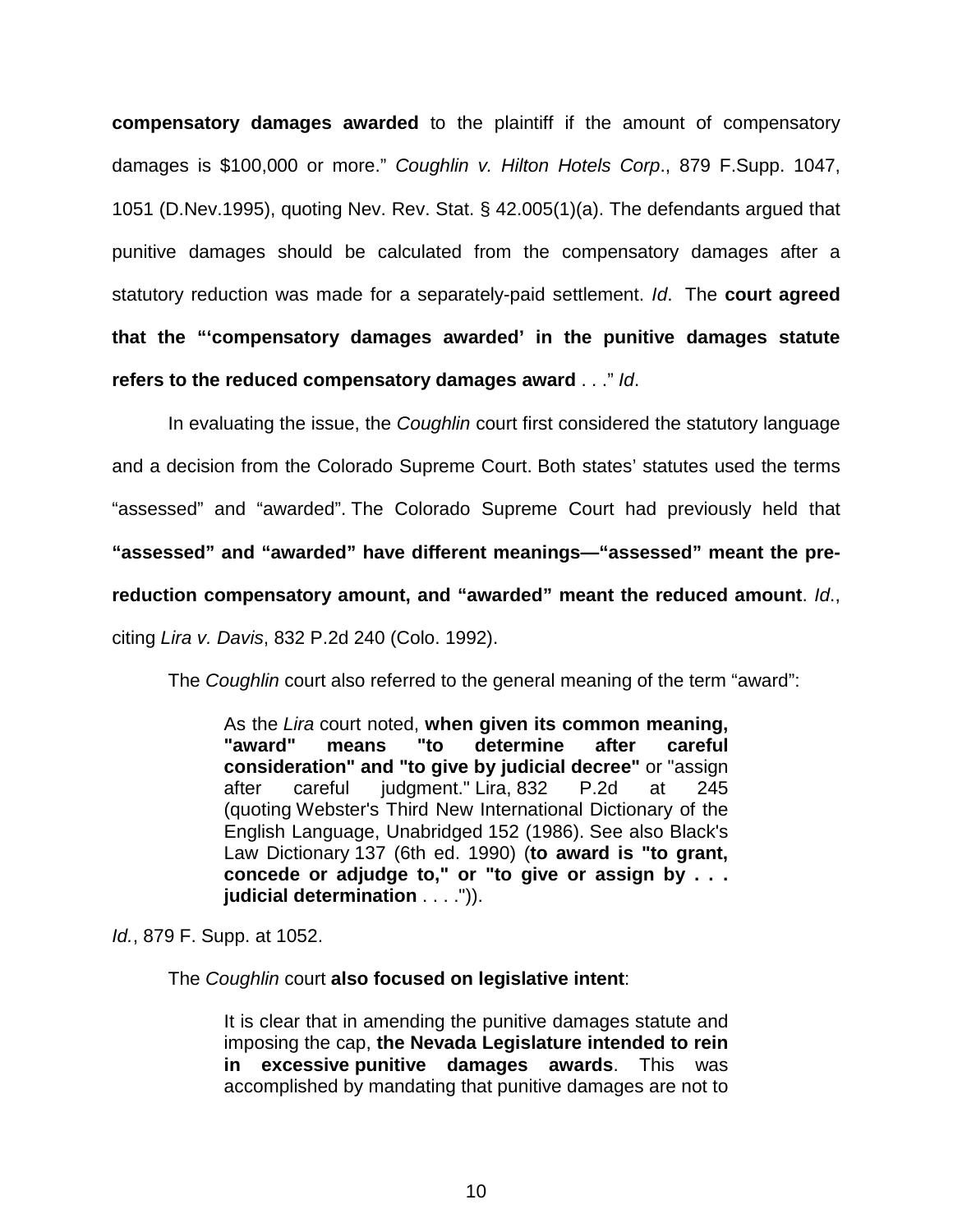exceed an amount that is three times what a court uses as a measure of the harm done to a plaintiff -- namely, compensatory damages. The Court's ruling today effectuates this goal.

*Id.* at 1052-1053.

## **Other courts have put forth similar reasoning:**

- *Lira v. Davis*, 832 P.2d 240, 246 (Colo.1992) ("Accordingly, **we hold that the exemplary damages statute**, section 13-21-102, 6A C.R.S. (1987), **places a maximum on a plaintiff's exemplary damages award** recovery which is **measured by the amount of compensatory damages after reduction** for comparative negligence and pro rata liability.");
- *James v. Coors Brewing Co.,* 73 F.Supp.2d 1250, 1254 (D.Colo.1999) (same, relying on reasoning in *Lira*);
- *Tucker v. Marcus*, 142 Wis.2d 425, 439, 418 N.W.2d 818 (1988) ("[p]unitive damages are not available where there has been no 'award' of actual damages. In this regard . . . the **jury's finding that there had been injury suffered, and ascertainment of a sum which would fairly compensate the respondent for the injury suffered, did not constitute an "award" of actual damages**. **An "award" represents a remedy recoverable in accordance with an order for judgment**. It is not enough that actual damages may have been 'suffered' or 'sustained' in order for punitive damages to be awarded.")
- *Mississippi Valley Silica Co. v. Barnett*, 227 So.3d 1102, 1129 (Miss. App. 2016) (**adopting the** *Lira* **and the** *Tucker* **reasoning on the meaning of the term "award"** to find that noneconomic damages apportioned to persons who were not parties to the trial "should not be viewed as part of the 'award' . . . the jury's findings that their conduct caused damages do not give rise to any liability.")
- *In re Engle Progeny Cases Tobacco Litig*., 2011 Fla. Cir. LEXIS 1489, \*9 ("this Court finds that it **is appropriate to apply the cap on punitive damages to the amount of the Final Judgment (as opposed to the Verdict**) for compensatory damages.")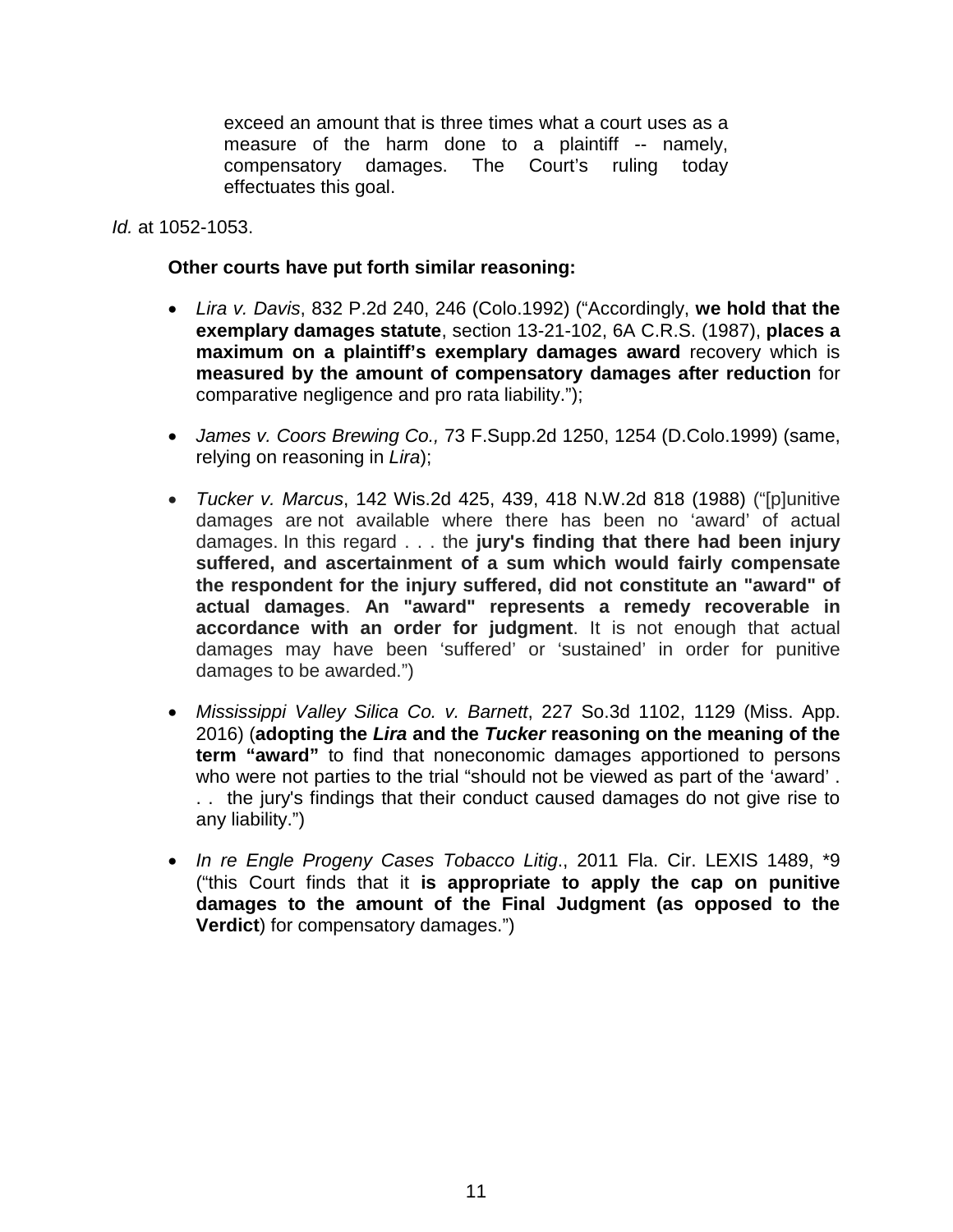### *The trial court and the Court of Appeals adopted The flawed reasoning in Faieta without so much as considering the legislative intent behind damages caps.*

Nevertheless, the trial court and the **Court of Appeals simply adopted the assertion** of the Tenth District Court of Appeals that, because R.C. 2315.18 is not specifically called out in R.C. 2315.21 and juries cannot be instructed on existence of statutory caps, **compensatory damages must remain uncapped for punitive damages determinations**. *See Faieta v. World Harvest Church*, 10th Dist. Franklin No. 08AP-527, 2008-Ohio-6959, ¶ 90. However, **R.C. 2315.18(D) does implicate how the jury sets forth the recoverable damages**. Therefore, these two provisions of the statute—**2315.18 and 2315.21—must be read together to give meaning to the entire chapter**. Moreover, the *Faieta* court not only ended its analysis without recognizing the distinct roles of the jury as factfinder and the court as award-giver, as laid out in the statute, but it **also failed to even mention the interplay of that language with the Legislature's clear intent to limit runaway punitive damages awards unmoored from the practical considerations of the evidence**.

The **Ohio Legislature's intent** in capping compensatory and punitive damages was clear in accordance with its understanding that **courts, not juries, make "awards" and issue judgments awarding damages** (quoting from Section 3 of S.B. 80 (150 v--), The General Assembly's "statement of findings and intent") (emphasis added throughout):

> (3) the Legislature seeks **to make certain Ohio "has a fair, predictable judicial system of civil justice** that preserves the rights of those who have been harmed by negligent behavior, **while curbing the number of frivolous lawsuits, which increases the cost of doing business,**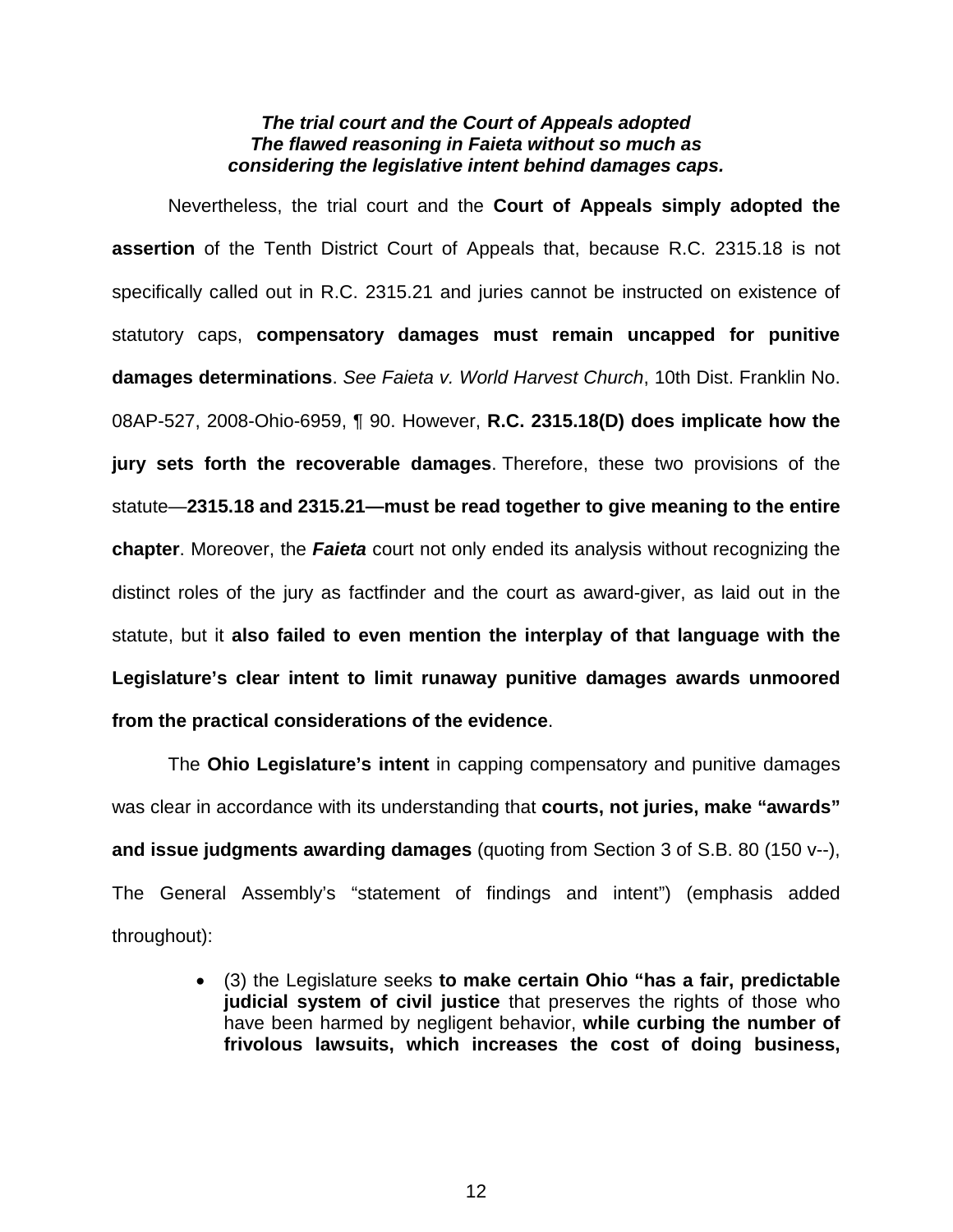**threatens Ohio jobs, drives up costs to consumers, and may stifle innovation."**

- (4)(a) Reform to the punitive damages law in Ohio is urgently needed to **restore balance, fairness, and predictability to the civil justice system**.
- 4(b) In **prohibiting a court** from **entering judgment for punitive or exemplary damages in excess of the two times the amount of compensatory damages awarded** to the plaintiff … the General Assembly finds the following:
	- o (i) **Punitive** or exemplary **damages awarded** in tort actions **are similar in nature to fines and additional court costs imposed** in criminal actions, because punitive or exemplary damages, fines, and additional court costs are **designed to punish a tortfeasor** for certain wrongful actions or omissions.
	- o (ii) **The absence of a statutory ceiling** upon recoverable punitive or exemplary damages in tort actions has resulted in occasional multiple **awards** of punitive or exemplary damages that **have no rational connection to the wrongful actions or omissions of the tortfeasor**.
- 4(c) … "**few awards exceeding a single digit ratio between punitive damages and compensatory damages. . . will satisfy due process**." *Citing Bmw of N. Am. v. Gore,* 517 U.S. 559, 582, 116 S.Ct. 1589, 134 L.Ed.2d 809 (1996).

**The Legislature** clearly intended the courts, as judgment/award givers, to apply compensatory damage caps before calculating punitive damages, because that was the **only way to achieve its goal to limit runaway punitive damages awards—by tethering compensatory damages caps to punitive damages caps**. In fact, **the Legislature** could not have been clearer when it **expressly compared "punitive … damages awarded" in civil actions to "fines and additional court costs" in criminal actions—fines and costs that only a court, not a jury can impose**. *Id.* at  $4(b)(i)$ .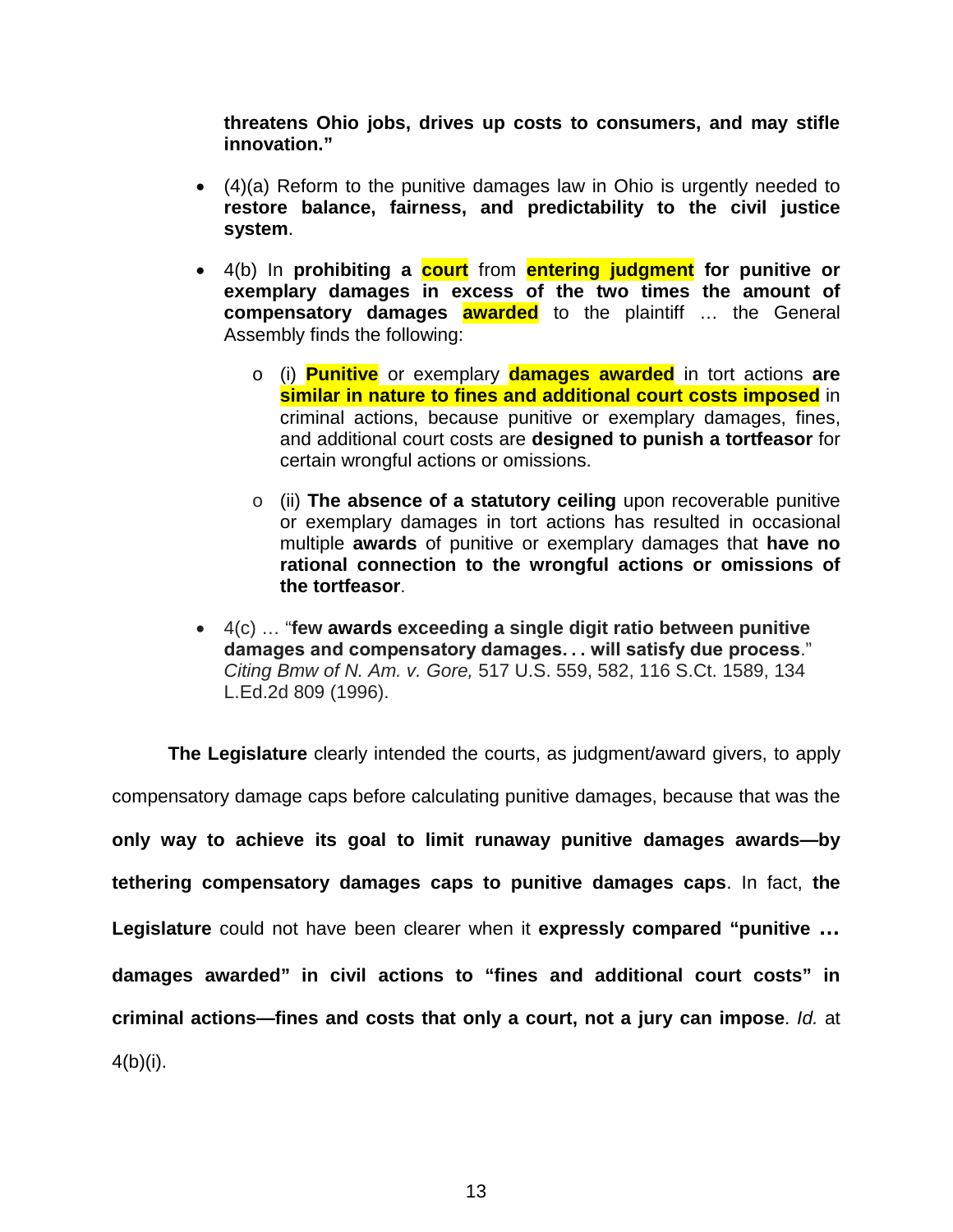**If the statutory compensatory damages caps are not applied to punitive damages awards,** this decision will **defeat the Legislature's express purpose** of limiting punitive damages awards in way that reestablishes a "**rational connection to the wrongful actions or omissions of the tortfeasor."** If the reasoning below is allowed to stand, a jury may award \$1 billion in non-economic damages and \$2 billion in punitive damages. A court must cap compensatory damages at \$250,000. But if no compensatory damages cap is applied to punitive damages, the \$2 billion in punitive damages would dwarf the \$250,000 compensatory damages judgment. With this outcome, there will be no "rational connection" between the capped compensatory damages and the runaway punitive damages ward. Allowed to stand, this approach **will eviscerate the Legislature's goal of reintroducing fairness and predictability into damages awards, and the punitive damages cap will lose all of its intended effect**.

#### **CONCLUSION**

Consequently, on Propositions of Law III and IV, the Court should reverse and clarify that: (1) where a compensatory damages determination on certain claims requires the trier of fact to decide the same mental state that is required to establish punitive damages, if the trier of fact finds no malice, no punitive damages phase shall proceed on those claims and (2) punitive damages must be calculated on the basis of properly capped compensatory damages.

Respectfully submitted,

VORYS, SATER, SEYMOUR AND PEASE LLP By: /s/ *Natalia Steele*

Natalia Steele (0082530) Vorys, Sater, Seymour and Pease LLP 200 Public Square, Suite 1400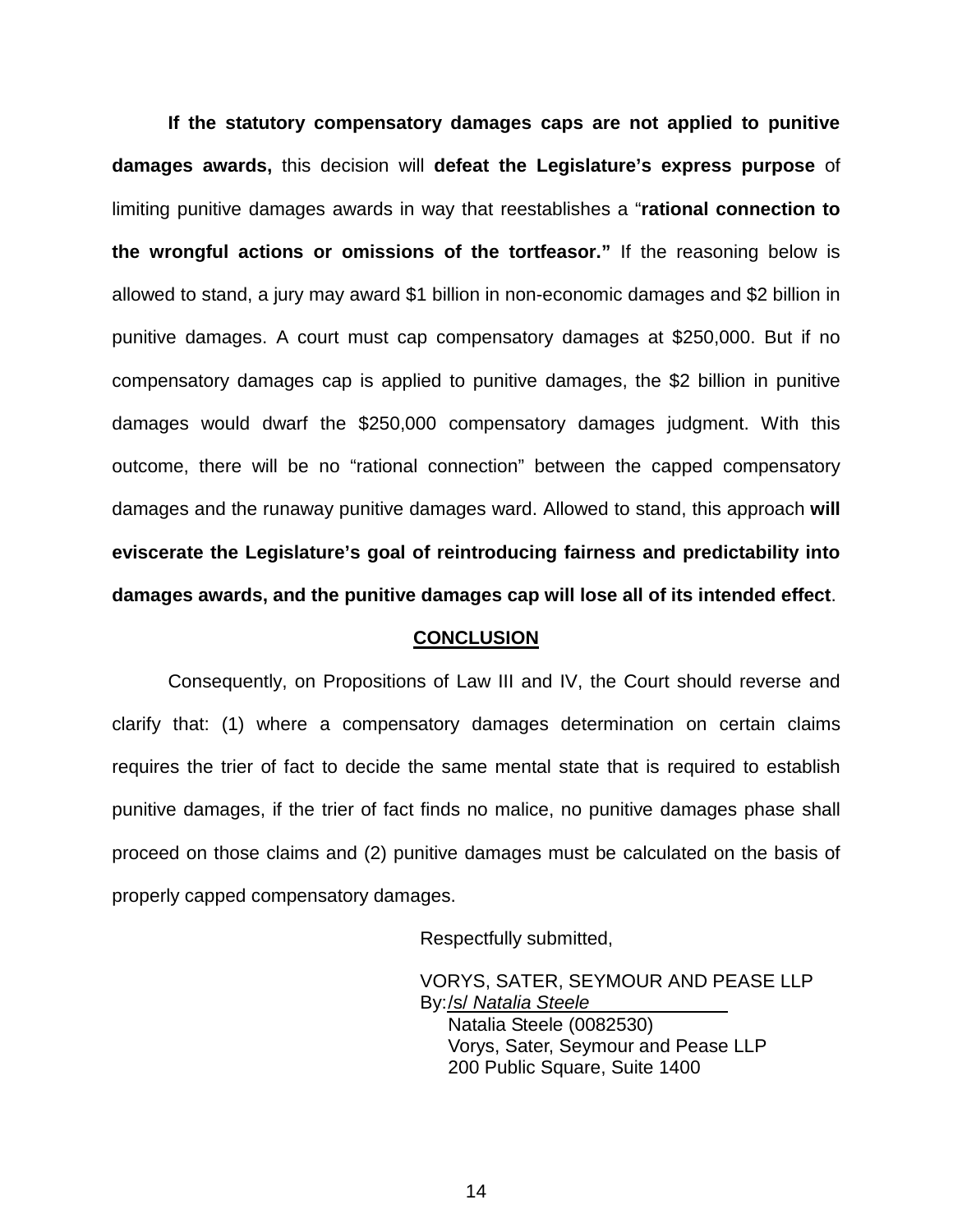Cleveland, Ohio 44114 Tel: (216) 479-6187 Fax: (216) 937-3755 nsteele@vorys.com

*Counsel for Amicus Curiae The Ohio Association of Civil Trial Attorneys*